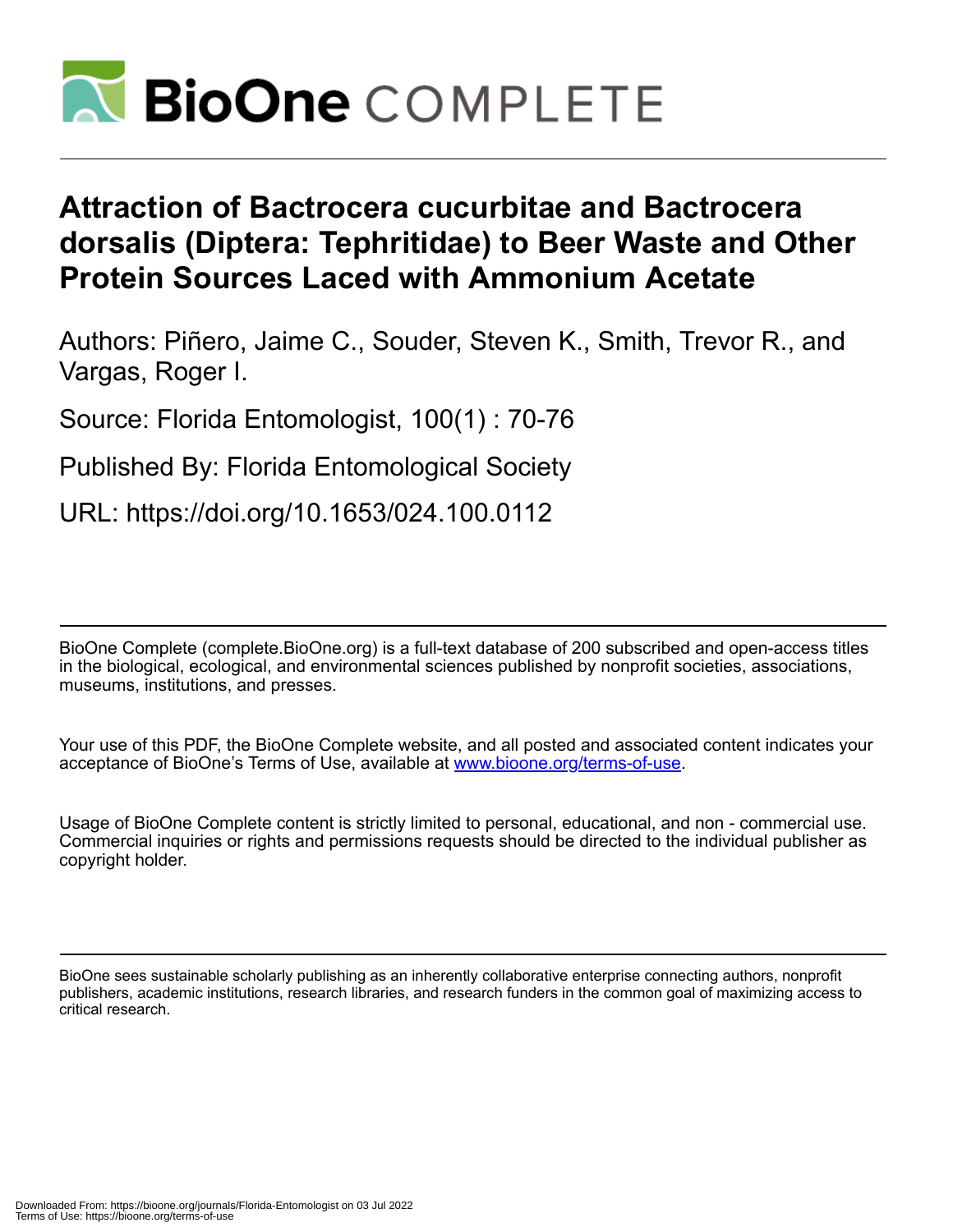# **Attraction of** *Bactrocera cucurbitae* **and** *Bactrocera dorsalis* **(Diptera: Tephritidae) to beer waste and other protein sources laced with ammonium acetate**

 $J$ aime C. Piñero<sup>1,</sup>\*, Steven K. Souder<sup>2</sup>, Trevor R. Smith<sup>3</sup>, and Roger I. Vargas<sup>2</sup>

#### **Abstract**

Adult tephritid fruit fly females require protein sources for adequate egg production, and ammonia and its derivatives serve as volatile cues to locate protein-rich food. The attractiveness of beer waste and the commercially available baits Nu-Lure® Insect Bait, Buminal®, and Bugs for Bugs® Fruit Fly Bait with and without ammonium acetate or ammonium carbonate to males and females of *Bactrocera dorsalis* (Hendel) and *B. cucurbitae* (Coquillett) (Diptera: Tephritidae) was quantified in semi-field cage studies in Hawaii. Evaluations also compared the relative attractiveness of the baits to that of the standard bait GF-120® NF Naturalyte® Fruit Fly Bait. Our findings indicate that ammonium carbonate did not exert any effect on the response of *B. cucurbitae* or *B. dorsalis* to the protein baits evaluated and that the addition of ammonium acetate to beer waste and to the commercially available bait Bugs for Bugs® can improve bait attractiveness in particular to females of *B. cucurbitae*. Beer waste laced with ammonium acetate performed as well as the standard fruit fly bait GF-120®. There were variations in the level and type of response between *B. cucurbitae* and *B. dorsalis*, and such variability was dependent upon the type of bait being evaluated. For example, there were several instances where baits lacking ammonium acetate (e.g., beer waste and Nu-Lure® for *B. cucurbitae*; Buminal® for *B. dorsalis*) were as attractive as GF-120®. Results are discussed in light of potential applications associated with the use of beer waste as a low-cost, readily available material for fruit fly monitoring and suppression.

Key Words: low-cost bait; bait accessibility; monitoring; suppression; integrated pest management

#### **Resumen**

Se tiene conocimiento que hembras de moscas de la fruta requieren de fuentes de proteína para una adecuada producción de huevecillos, y que amoniaco y sus derivados sirven como señales volátiles para ubicar fuentes ricas de proteína. El potencial atractivo del desecho de cerveza y los cebos comerciales Nu-Lure® Insect Bait, Buminal®y Bugs for Bugs® Fruit Fly Bait en la presencia / ausencia de acetato de amonio o carbonato de amonio hacia machos y hembras de *Bactrocera dorsalis* (Hendel) y *B. cucurbitae* (Coquillett) (Diptera: Tephritidae) fue cuantificado en jaulas de campo en Hawaii. Las evaluaciones también compararon la atracción relativa de los cebos con el cebo estándar GF-120® NF Naturalyte® Fruit Fly Bait. Nuestros resultados indican que el carbonato de amonio no produce efecto alguno en la respuesta de *B. cucurbitae* o *B. dorsalis* a los cebos proteicos evaluados y que la adición de acetato de amonio al desecho de cerveza y al cebo comercial Bugs for Bugs® puede mejorar la atracción en particular en el caso de hembras de *B. cucurbitae*. El desecho de cerveza con acetato de amonio se desempeñó tan bien como el cebo comercial GF-120®. En adición, hubo variaciones en el nivel y tipo de respuesta entre *B. cucurbitae* y *B. dorsalis*, y dicha variabilidad dependió del tipo de cebo evaluado. Por ejemplo, hubieron varias instancias en las cuales cebos que no contaban con acetato de amonio (e.g., desecho de cerveza y Nu-Lure® para *B. cucurbitae*; Buminal® para *B. dorsalis*) fueron tan atractivos como GF-120®. Los resultados se discuten en vista de las aplicaciones potenciales asociadas con el uso del desecho de cerveza como un material de bajo costo y de fácil disponibilidad para el monitoreo y supresión de moscas de la fruta.

Palabras Clave: cebos de bajo costo; disponibilidad de cebos; monitoreo; supresión; manejo integrado de plagas

Fruit flies (Diptera: Tephritidae) of the genus *Bactrocera* Macquart represent a highly invasive taxon, and collectively they pose a serious threat to the production and export of horticultural crops around the globe (Papadopoulos 2014; Vargas et al. 2016). The oriental fruit fly, *Bactrocera dorsalis* (Hendel), and the melon fly, *B. cucurbitae* (Coquillett), are of particular importance given their pest severity, host range, invasiveness, and frequency of infestation (Vargas et al. 2015).

Application of protein baits mixed with a killing agent is a common and effective attract-and-kill approach to fruit fly management targeting female populations (Roessler 1989; Mangan 2014). This behavior-based approach has reduced the amount of pesticide needed for fruit fly control and has been used successfully in many integrated pest management and eradication programs, including those with *B. dorsalis* (Piñero et al. 2009) and *B. cucurbitae* (Vargas et al. 2010). Proprietary aqueous protein baits that incorporate ammonia derivatives also have been developed (Heath et al. 1997; Epsky et al. 1999, 2014). However, often commercial protein bait and lure materials are not accessible to farmers due to high cost and/or lack of availability in

<sup>1</sup> Lincoln University, Cooperative Research and Extension, 900 Chestnut Street, Jefferson City, MO 65101, USA; E-mail: pineroj@lincolnu.edu (J. C. P.) 2 Daniel K. Inouye U.S. Pacific Basin Agricultural Research Center, USDA-ARS, 64 Nowelo St., Hilo, HI 96720, USA; E-mail: steven.souder@ars.usda.gov (S. K. S.), Roger.Vargas@ars.usda.gov (R. L. V.)

<sup>3</sup> Florida Department of Agriculture and Consumer Services, Division of Plant Industry, Gainesville, FL 32608, USA; E-mail: Trevor.Smith@freshfromflorida.com (T. R. S.) \*Corresponding author; E-mail: pineroj@lincolnu.edu (J. C. P.)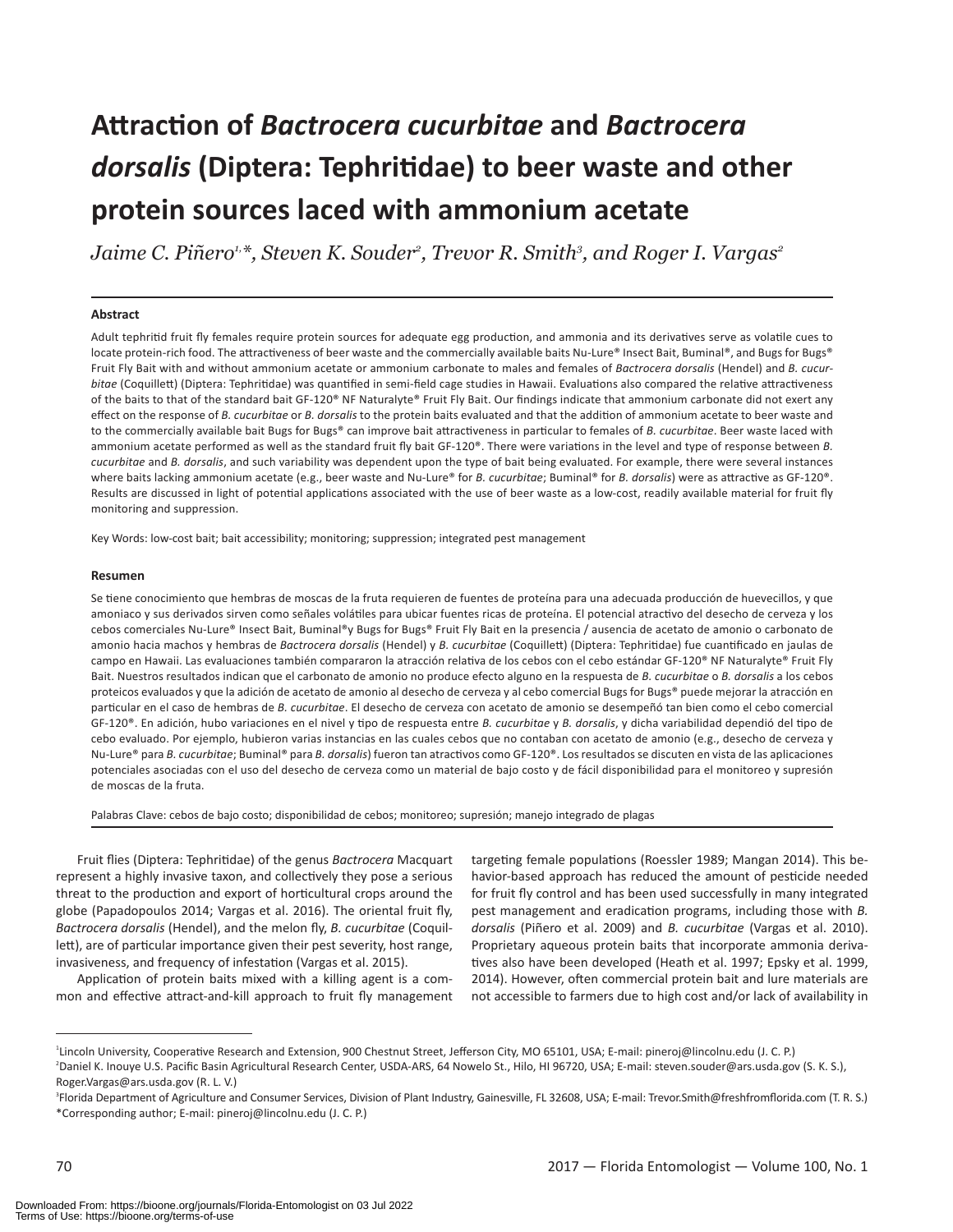#### Piñero et al.: *Bactrocera* attraction to food baits 71

several regions of the world (Sookar et al. 2002). To circumvent these problems, evaluation and improvement of the effectiveness of locally produced baits may provide alternatives for small- and mid-scale growers for fruit fly population suppression and improved crop protection (Epsky et al. 2014). Cost considerations and accessibility are of paramount importance for small-scale growers who cannot afford expensive monitoring and management tools (Aluja & Piñero 2004).

Using a comparative approach under semi-field conditions, we (1) assessed the effect of adding ammonium acetate and ammonium carbonate to beer waste and to the commercial baits Nu-Lure® Insect Bait, Buminal®, and Bugs for Bugs® Fruit Fly Bait, on the response of males and females of *B. dorsalis* and *B. cucurbitae*, and (2) compared the attractiveness of selected baits either having or lacking ammonium acetate versus that of the standard bait GF-120® NF Naturalyte® Fruit Fly Bait to males and females of *B. dorsalis* and *B. cucurbitae*. Our interest in beer waste stemmed from its local availability and comparatively low price, and our main goal was to determine whether the addition of ammonium acetate to commercial baits and to beer waste would result in increased bait attractiveness. Based on previous findings (Piñero et al. 2011), we hypothesized an overall stronger response of *B. cucurbitae* to baits compared with *B. dorsalis,* and a stronger effect of ammonium acetate on *B. dorsalis* than on *B. cucurbitae*.

## **Materials and Methods**

#### STUDY SITE AND EXPERIMENTAL ARENA

This study was conducted from 25 Mar to 13 May 2014 at the University of Hawaii Agricultural Experiment Station, Kainaliu, Hawaii Island. All experiments were conducted under semi-field conditions in 6 Lumite® screened field cages ( $2 \times 2 \times 2$  m) positioned inside a shade house. Each field cage contained 3 to 6 potted (11.3 L) guava (*Psidium guajava* L.; Myrtaceae) trees, arranged in a circle in the center of the cage to provide resting sites and fly habitat. Four equidistant hanging wires (30 cm in length) were positioned at each corner of the roof of the cage to hang treatment dishes, a standard method used in previous studies (e.g., Vargas & Prokopy 2006; Piñero et al. 2015).

#### INSECTS

*Bactrocera dorsalis and B. cucurbitae* adults were obtained from colonies established at the Daniel K. Inouye U.S. Pacific Basin Agricultural Research Center, United States Department of Agriculture (USDA) Agricultural Research Service (ARS), Hilo, Hawaii Island. Fruit fly rearing followed standardized procedures (Vargas 1989). Pupae (10 mL, ~500 flies) were allowed to emerge in 30 cm<sup>3</sup> rearing cages. Flies were fed a full diet of 3:1 sugar to yeast hydrolysate and water was provided ad libitum. Flies were tested when they were 12 to 15 d old, and protein was removed 19 h prior to fly release in the observation cages to elicit a moderate level of protein hunger (Piñero et al. 2011).

#### BAIT TREATMENTS

The baits evaluated were: (1) Nu-Lure® Insect Bait (44% corn gluten meal, hydrolyzed; Miller Chemical and Fertilizer Corp., Hanover, Pennsylvania) [= Nu-Lure]; (2) Buminal® (38.67% hydrolyzed protein; NABA GmbH, Gierstadt, Germany) [= Buminal]; (3) Bugs for Bugs® Fruit Fly Bait (50% yeast autolysate; Mauri Yeast, Camellia, NSW, Australia) (solids 50%, papain 0.2%, protein 55%, potassium sorbate 0.12%, no salt) [= Bugs for Bugs]; and (4) beer waste. Although the composition of beer waste was unknown, beer waste typically contains (in dry matter) proteins (50–70%), hops bitter substances non isomerized (10–20%), phenolic compounds (5–10%), carbohydrates (4–8%), and fatty acids

(1–2%) (Mathias et al. 2015). Beer waste samples were provided by Qinge Ji, Fujian Agriculture and Forestry University, Fuzhou, China. For some of the evaluations, GF-120® NF Naturalyte® Fruit Fly Bait (Dow AgroSciences, Indianapolis, Indiana) [= GF-120], one of the most effective fruit fly protein baits commercially available, was used for comparative purposes. GF-120 contains approximately 1% ammonium acetate (= AA) in its formulation (Moreno & Mangan 2002), and therefore no AA was added to this bait in any of the experiments. None of the original bait formulations contained toxicants except for the spinosadcontaining GF-120 bait. All baits were specified as ready to use on the product label except for the GF-120 bait, which was prepared at the recommended application rate, a 40% (vol/vol) solution.

#### BAIT APPLICATION

Each bait treatment was applied as thirty 10 μL droplets to the upper surface of circular discs made of coffee leaves that were rinsed, dried, and cut to cover the bottom of a Petri dish (10 mm in height, 9 cm in diameter) fastened with wire to hang inside the cages. Bait application was done with an Eppendorf<sup>™</sup> repeater pipette (Brinkmann Instruments Inc., Westbury, New York), and this application procedure was intended to mimic a bait spray application (Piñero et al. 2015).

#### EXPERIMENTAL ARENAS AND OBSERVATIONS

For each observation day, approximately 500 adults of *B. cucurbitae*  and *B. dorsalis* (mixed sexes) were released into separate field cages (3 cages for *B. cucurbitae*, 3 cages for *B. dorsalis*), at 8:30 AM and 12:30 PM in order to provide a relatively large supply of responding flies. Before each replicate, guava plant foliage in the cages was misted with water to ensure flies were not responding to the baits in order to obtain water. Unless indicated otherwise, for each experiment 4 different bait treatments were randomly hung by 1 of the 4 wires at the start of each replicate. Immediately thereafter, an observer recorded the number of male and female flies arriving at each station for a 20 min period. Each fly responder was removed with an aspirator. As ambient light varied at each of the 4 cage corners, the treatments were rotated 90° clockwise every 5 min so that each treatment was at every location during the 20 min test period. Experimental treatments were tested in a random order throughout each observation day to reduce any between-day bias. At the end of each day of testing flies, the trees and cages were flushed with water by using a garden hose to remove the flies. Range (mean  $\pm$  SE) of temperature and relative humidity values during the observations were 22.51 ± 6.53 °C and 79.57 ± 11.33%, respectively.

#### EXPERIMENT 1

This series of tests evaluated the response of males and females of *B. cucurbitae* and *B. dorsalis* to 4 individual baits (Nu-Lure, Buminal, Bugs for Bugs, and beer waste) presented either alone or in combination with AA (1%, wt/vol) or ammonium carbonate (= AC) (1%, wt/vol). Water was used as a control. Trials were replicated 10 to 11 times.

#### EXPERIMENT 2

We assessed the attractiveness of Nu-Lure, Buminal, Bugs for Bugs, and beer waste, either with or without AA (1%, wt/vol), to males and females of *B. cucurbitae* and *B. dorsalis* relative to the standard bait, GF-120. Given that only 4 baits could be evaluated per cage, 2 sub-experiments were conducted. The first series of trials (Experiment 2a) compared GF-120 versus Bugs for Bugs, Buminal, and water (control). The second series of trials (Experiment 2b) compared male and female response to GF-120 versus beer waste and Nu-Lure. The selection of baits being compared against GF-120 in each cage was done randomly. For each fly species, 11 to 12 replicates were conducted. Each semi-field cage was assigned a particular set of baits either, lacking or having AA.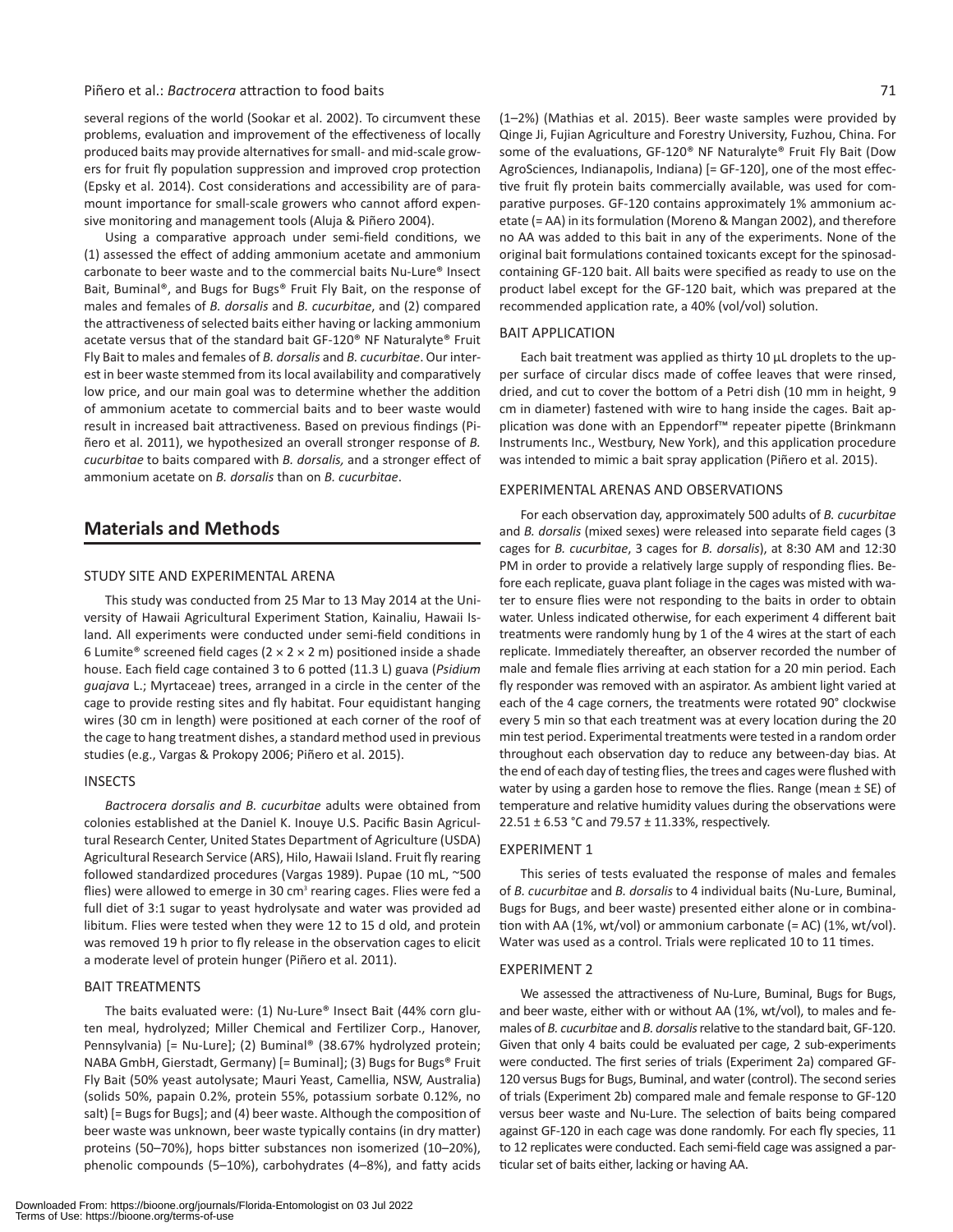#### STATISTICAL ANALYSES

were conducted in STATISTICA (StatSoft Inc. 2013).

## **Results**

#### EXPERIMENT 1

For *B. cucurbitae*, the response of males to the 4 types of baits was not influenced significantly by the addition of AA or AC. For this fly species, all bait treatment combinations were attractive to males when compared with water (ANOVA: Nu-Lure:  $F_{3,36} = 3.56$ ,  $P = 0.038$ ; beer waste: *F*3,40 = 3.37, *P* = 0.038; Bugs for Bugs: *F*3,40 = 5.58, *P* = 0.003; Buminal: *F*3,40 = 3.12, *P* = 0.040) (Fig. 1A).

For males of *B. dorsalis*, the addition of AA or AC to the various baits was not accompanied by an increase in response. The bait treatments involving beer waste, Bugs for Bugs, and Buminal were attractive to males when compared with water. In contrast, all Nu-Lure treatments were unattractive to males of *B. dorsalis* (ANOVA: Nu-Lure:  $F_{3,36}$ = 0.64, *P* = 0.592; beer waste:  $F_{3,28}$  = 4.81, *P* = 0.008; Bugs for Bugs:  $F_{3,40}$ = 5.96, *P* = 0.002; Buminal:  $F_{3,40}$  = 3.48, *P* = 0.038) (Fig. 1A).

Responses of *B. cucurbitae* females to baits were significantly increased by the addition of AA only in the case of beer waste and Bugs for Bugs, whereas the addition of AC did not exert a noticeable effect for any bait. All baits were significantly more attractive than the water control (ANOVA: Nu-Lure:  $F_{3,36} = 9.37$ ,  $P < 0.001$ ; beer waste:  $F_{3,40} = 3.11$ ,  $P = 0.037$ ; Bugs for Bugs: *F*3,40 = 12.38, *P* < 0.001; Buminal: *F*3,40 = 2.94, *P* = 0.044) (Fig. 1B). The response of *B. dorsalis* females was not significantly influenced by the addition of AA to baits. However, the addition of AA to Nu-Lure made this bait more attractive than water, a result not found with Nu-Lure alone. The response of *B. dorsalis* females to Nu-Lure with AC was significantly reduced when compared with Nu-Lure with AA (ANOVA: Nu-Lure:  $F_{3,36}$  = 3.43,  $P$  = 0.027; beer waste:  $F_{3,40}$  = 1.38,  $P$  = 0.267; Bugs for Bugs: *F*3,40 = 2.99, *P* = 0.041; Buminal: *F*3,36 = 1.68, *P* = 0.189) (Fig. 1B).



**Fig. 1.** Response of adult males (A) and females (B) of *Bactrocera cucurbitae* and *B. dorsalis* in field cages to Nu-Lure® Insect Bait (= Nu-Lure), beer waste, Bugs for Bugs® Fruit Fly Bait (= Bugs for Bugs), and Buminal® (= Buminal) either alone or with added ammonium acetate (= AA) or ammonium carbonate (= AC). Water was used as a negative control. For each fly species and sex, different letters (lowercase: *B. cucurbitae*; uppercase: *B. dorsalis*) indicate significant differences according to ANOVA and the Fisher LSD tests at *P* ≤ 0.05.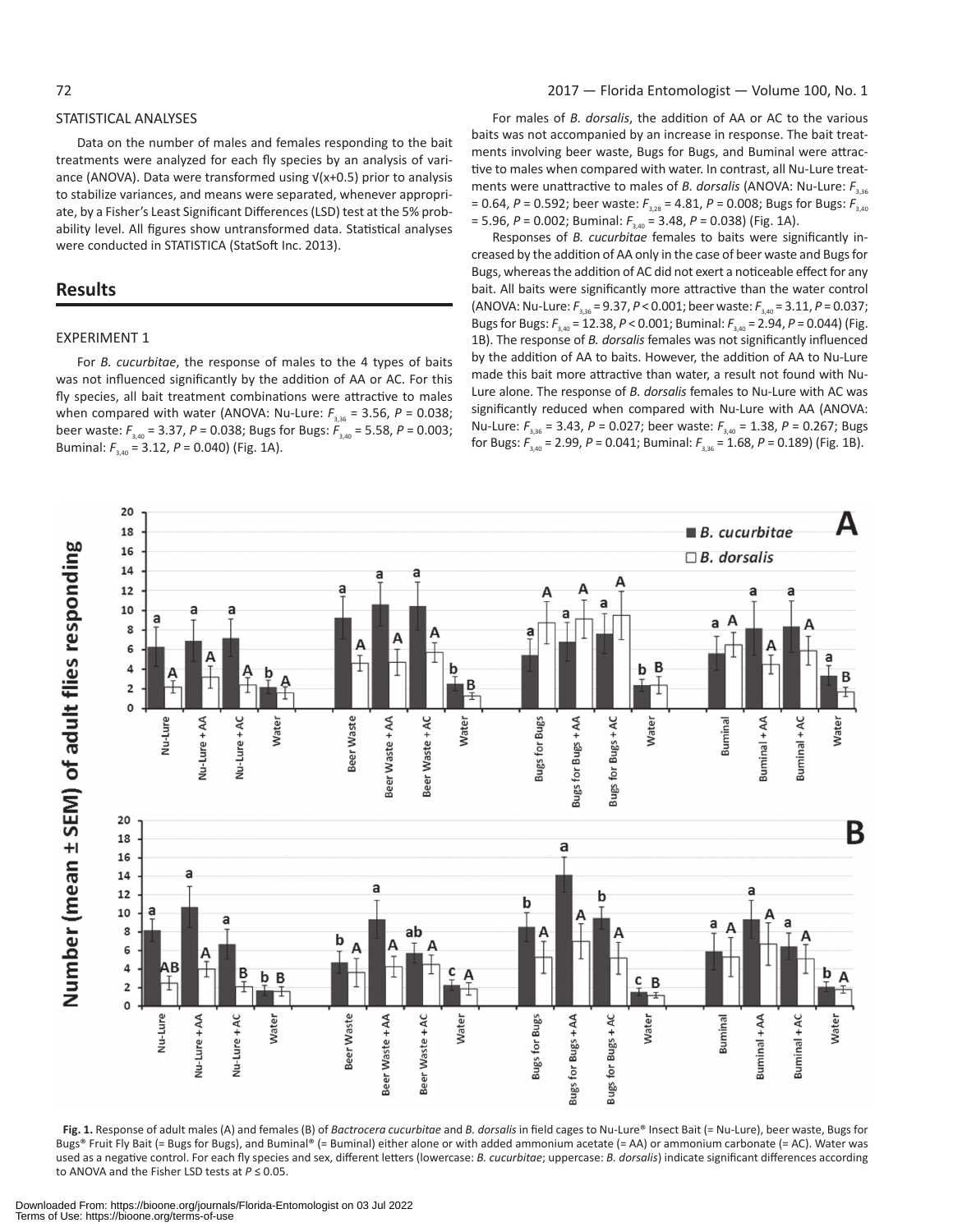#### Piñero et al.: *Bactrocera* attraction to food baits 73

Overall, the response of *B. cucurbitae* males was 2.9, 2.0, 0.6, and 0.9 times that of *B. dorsalis* males for Nu-Lure, beer waste, Bugs for Bugs, and Buminal, respectively, and 2.2, 2.3, 0.7, and 1.8 times for Nu-Lure with AA, beer waste with AA, Bugs for Bugs with AA, and Buminal with AA, respectively. The response of *B. cucurbitae* females was 3.3, 1.3, 1.6, and 1.1 times that of *B. dorsalis* females for Nu-Lure, beer waste, Bugs for Bugs, and Buminal, respectively, and 2.7, 2.2, 2.0, and 1.4 times for Nu-Lure with AA, beer waste with AA, Bugs for Bugs with AA, and Buminal with AA, respectively.

#### EXPERIMENT 2A

In the absence of AA, Bugs for Bugs and Buminal were as attractive to *B. cucurbitae* males as GF-120, and responses to all baits were significantly greater than to water (ANOVA:  $F_{3,36}$  = 5.84,  $P$  = 0.002) (Fig. 2A). The addition of AA to Bugs for Bugs made this bait as attractive to *B. cucurbitae* males as the standard GF-120 bait (ANOVA:  $F_{3,40} = 2.99$ , *P* = 0.042) (Fig. 2B).

Males of *B. dorsalis* preferred GF-120 over Bugs for Bugs in the absence of AA, and the response to Buminal was intermediate (ANOVA: *F*3,36 = 3.71, *P* = 0.019) (Fig. 2A). The addition of AA made Bugs for Bugs and Buminal as attractive as GF-120, and all baits were significantly more attractive than the control (ANOVA:  $F_{3,40}$  = 2.99,  $P = 0.042$ ) (Fig. 2B).

For females of *B. cucurbitae* in the absence of AA, GF-120 was significantly more attractive than Bugs for Bugs, and Buminal was statistically as attractive as GF-120. All baits were significantly more attractive than the water control (ANOVA:  $F_{336}$  = 4.37,  $P$  = 0.009) (Fig. 3A). Addition of AA to baits resulted in a significant female preference for Bugs for Bugs compared with GF-120 (ANOVA:  $F_{3,40}$  = 11.14,  $P < 0.001$ ) (Fig. 3B).



**Fig. 2.** Response of males of *Bactrocera cucurbitae* and *B. dorsalis* to GF-120® NF Naturalyte® Fruit Fly Bait (= GF-120), Bugs for Bugs® Fruit Fly Bait (= Bugs for Bugs), Buminal® (= Buminal), and water (negative control) either in the absence (A), or presence (B) of ammonium acetate (= AA). For each species, different letters (lowercase: *B. cucurbitae*; uppercase: *B. dorsalis*) indicate significant differences according to ANOVA and the Fisher LSD tests at *P* ≤ 0.05.



**Fig. 3.** Response of females of *Bactrocera cucurbitae* and *B. dorsalis* to GF-120® NF Naturalyte® Fruit Fly Bait (= GF-120), Bugs for Bugs® Fruit Fly Bait (= Bugs for Bugs), Buminal® (= Buminal), and water (negative control) either in the absence (A), or presence (B) of ammonium acetate (= AA). For each species, different letters (lowercase: *B. cucurbitae*; uppercase: *B. dorsalis*) indicate significant differences according to ANOVA and the Fisher LSD tests at *P* ≤ 0.05.

In the absence of AA, *B. dorsalis* females showed a significant preference for GF-120 and Buminal compared with Bugs for Bugs, and all baits were more attractive than water (ANOVA:  $F_{3,36} = 5.63$ ,  $P = 0.003$ ) (Fig. 3B). The addition of AA improved the performance of Bugs for Bugs making it as attractive to *B. dorsalis* females as GF-120 and Buminal (Fig. 3B) (ANOVA:  $F_{3,36} = 5.63$ ,  $P = 0.003$ ).

#### EXPERIMENT 2B

As shown in Fig. 4A, all baits were similarly attractive to males of *B. cucurbitae* and were significantly more attractive than water (ANOVA:  $F_{3,40}$  = 4.99,  $P$  = 0.005). The addition of AA to beer waste and Nu-Lure did not increase the attractiveness of these baits to males of *B. cucurbitae*, relative to the level of response elicited by the spinosad-based protein bait GF-120 (Fig. 4B). All baits were attractive compared with water  $(ANOVA: F<sub>3.44</sub> = 5.09, P = 0.004).$ 

For *B. dorsalis*, GF-120 was significantly more attractive than beer waste and it was as attractive to males as Nu-Lure when the latter bait lacked AA (ANOVA:  $F_{3,40}$  = 20.63, *P* < 0.001) (Fig. 4A). Beer waste became significantly more attractive to males of *B. dorsalis* than GF-120 and Nu-Lure when AA was added (ANOVA  $F_{3,44} = 16.90$ ,  $P < 0.001$ ) (Fig. 4B).

Females of *B. cucurbitae* showed no significant preference for any specific bait regardless of whether AA was absent (ANOVA:  $F_{3,40}$  = 6.18, *P* = 0.001) or present (ANOVA:  $F_{3,44}$  = 15.04, *P* < 0.001) in the bait (Fig. 5A, B). In all instances, baits were significantly more attractive than the water control. Females of *B. dorsalis* preferred GF-120 over beer waste and Nu-Lure when AA was absent from these baits (ANOVA:  $F_{3,40}$  = 6.56, *P* = 0.001) (Fig. 5A). When AA was added to beer waste and Nu-Lure, the response of females to these baits was as high as that recorded for GF-120, and all baits were significantly more attractive than the water control (ANOVA:  $F_{3,44}$  = 3.73, P = 0.021) (Fig. 5B).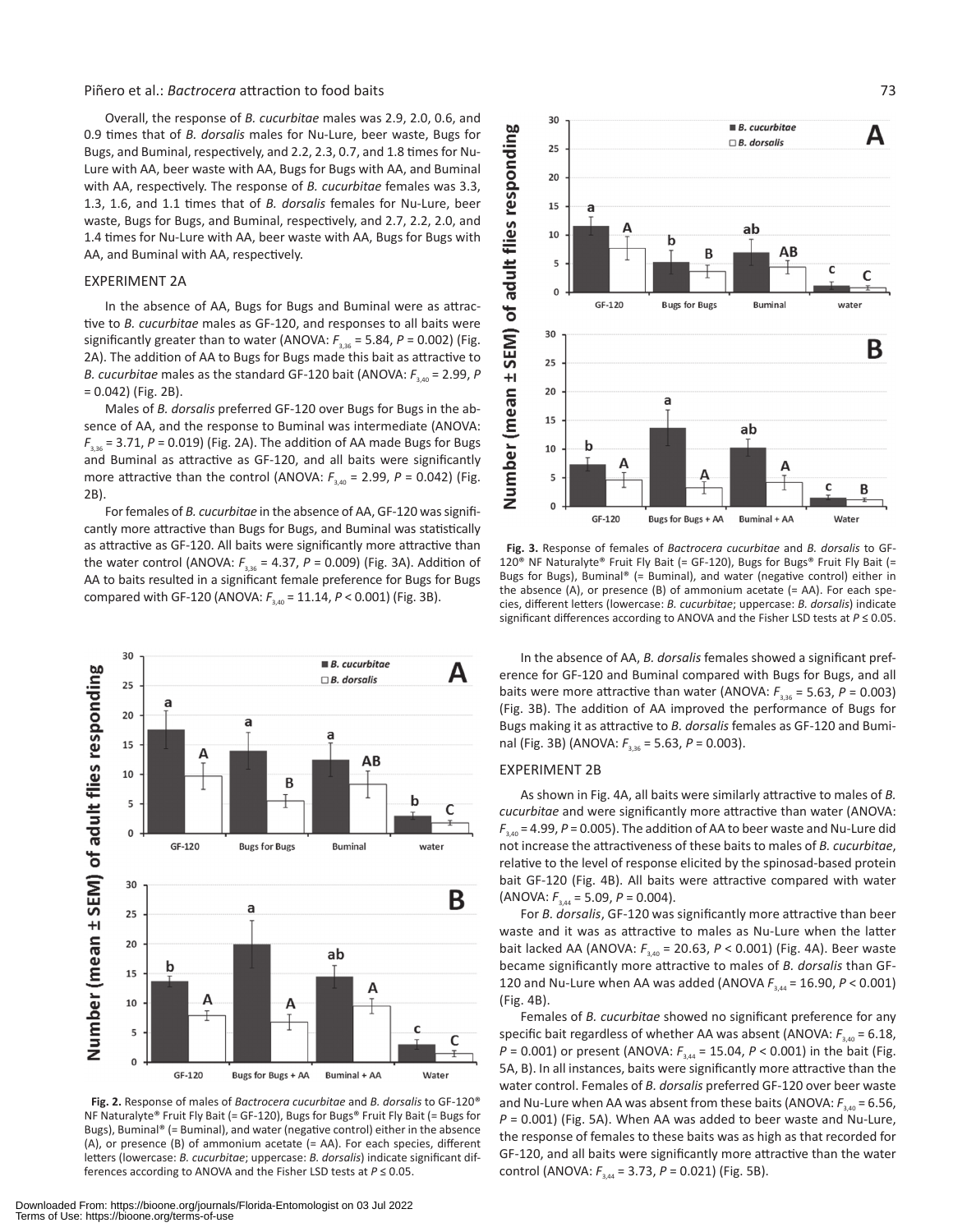

**Fig. 4.** Response of males of *Bactrocera cucurbitae* and *B. dorsalis* to GF-120® NF Naturalyte® Fruit Fly Bait (= GF-120), beer waste, Nu-Lure® Insect Bait (= Nu-Lure), and water (negative control) either in the absence (A), or presence (B) of ammonium acetate (= AA). For each species, different letters (lowercase: *B. cucurbitae*; uppercase: *B. dorsalis*) indicate significant differences according to ANOVA and the Fisher LSD tests at *P* ≤ 0.05.

## **Discussion**

The development and improvement of food-based baits targeting female fruit flies needs to take into consideration fly behavior, safety, cost, availability of ingredients, and performance under field conditions, among other factors. Attempts to modify beer waste, one of the materials of interest in the present study, have been made in other regions of the world, for example Australia (Lloyd & Drew 1997), Mauritius (Sookar et al. 2002), and China (Zhou et al. 2012).

The present study assessed the attractiveness of beer waste and 3 commercial baits, which are available in various regions of the world, to adults of *B. cucurbitae* and *B. dorsalis* and examined the role of AA in fruit fly response to baits. Overall, we found that (1) for both fly species, the effects of AA were more marked in females compared with males, (2) effects were more apparent when AA was added to beer waste and Bugs for Bugs than when added to Nu-Lure or Buminal, (3) responses of *B. cucurbitae* to single baits and baits laced with AA were consistently greater than those for *B. dorsalis*, and (4) in both species, in those instances where GF-120 was more attractive to females than the other protein baits the addition of AA made protein baits as attractive to females as the standard bait GF-120. Findings are discussed emphasizing these central points.

Several studies have reported the use of beer waste for fruit fly control in various regions of the world. For example, beer waste has been used in Tonga to suppress populations of *B. melanotus* (Coquillett) (Heimoana et al. 1997). In Mauritius, Sookar et al. (2002) evaluated formulations of waste brewer's yeast that contained either papain enzyme powder, pawpaw juice, or pineapple juice. These formulations were found to be as effective in controlling *B. cucurbitae*, as estimated



**Fig. 5.** Response of females of *Bactrocera cucurbitae* and *B. dorsalis* to GF-120® NF Naturalyte® Fruit Fly Bait (= GF-120), beer waste, Nu-Lure® Insect Bait (= Nu-Lure), and water (negative control) either in the absence (A), or presence (B) of ammonium acetate (= AA). For each species, different letters (lowercase: *B. cucurbitae*; uppercase: *B. dorsalis*) indicate significant differences according to ANOVA and the Fisher LSD tests at *P* ≤ 0.05.

by infestation of ridge gourd, *Luffa acutangula* (L.) Roxbdata (Cucurbitaceae), as the standard protein hydrolysate used in Mauritius for fruit fly control (Sookar et al. 2002). Chinajariyawong et al. (2003) evaluated the Australian protein bait, Pinnacle® (Mauri Yeast, Camellia, NSW, Australia) and brewery waste from Thailand, and found that both baits significantly reduced fruit fly infestation when compared with controls. Yeast autolysate baits supplied from Mauri Yeast, such as Pinnacle® and Bugs for Bugs, have been an important component in battling *Bactrocera* species as part of integrated pest management programs in Australia (Lloyd et al. 2010).

Only a few studies have attempted to increase the attractiveness of beer waste with AA. In one example, Zhou et al. (2012) evaluated a new bait containing an enzymatically hydrolyzed protein produced by the industrial processing of beer yeast, feeding stimulants, orange juice, brown sugar, and AA. This new bait, termed H-protein bait, outperformed GF-120 in citrus orchards in China (Zhou et al. 2012). In another recent example, Piñero et al. (2015) documented that the addition of AA to protein baits, including beer waste, led to significant increases in response of *Ceratitis capitata* (Wiedemann) (Diptera: Tephritidae) females to 7 out of 8 protein baits tested.

The amount of AA present in protein baits has been shown to influence the response of various fruit fly species, including *B. cucurbitae*, *B. dorsalis*, and *C. capitata* (e.g., Mazor 2009; Piñero et al. 2011). The present study documented greater responses of males and females of *B. cucurbitae* to Nu-Lure, beer waste, Bugs for Bugs, and Buminal than males and females of *B. dorsalis*. These findings, when combined with a previous report by Piñero et al. (2011), which also tested the attractiveness of GF-120 on the same species, confirm an inherent stronger response to protein baits by *B. cucurbitae* when compared with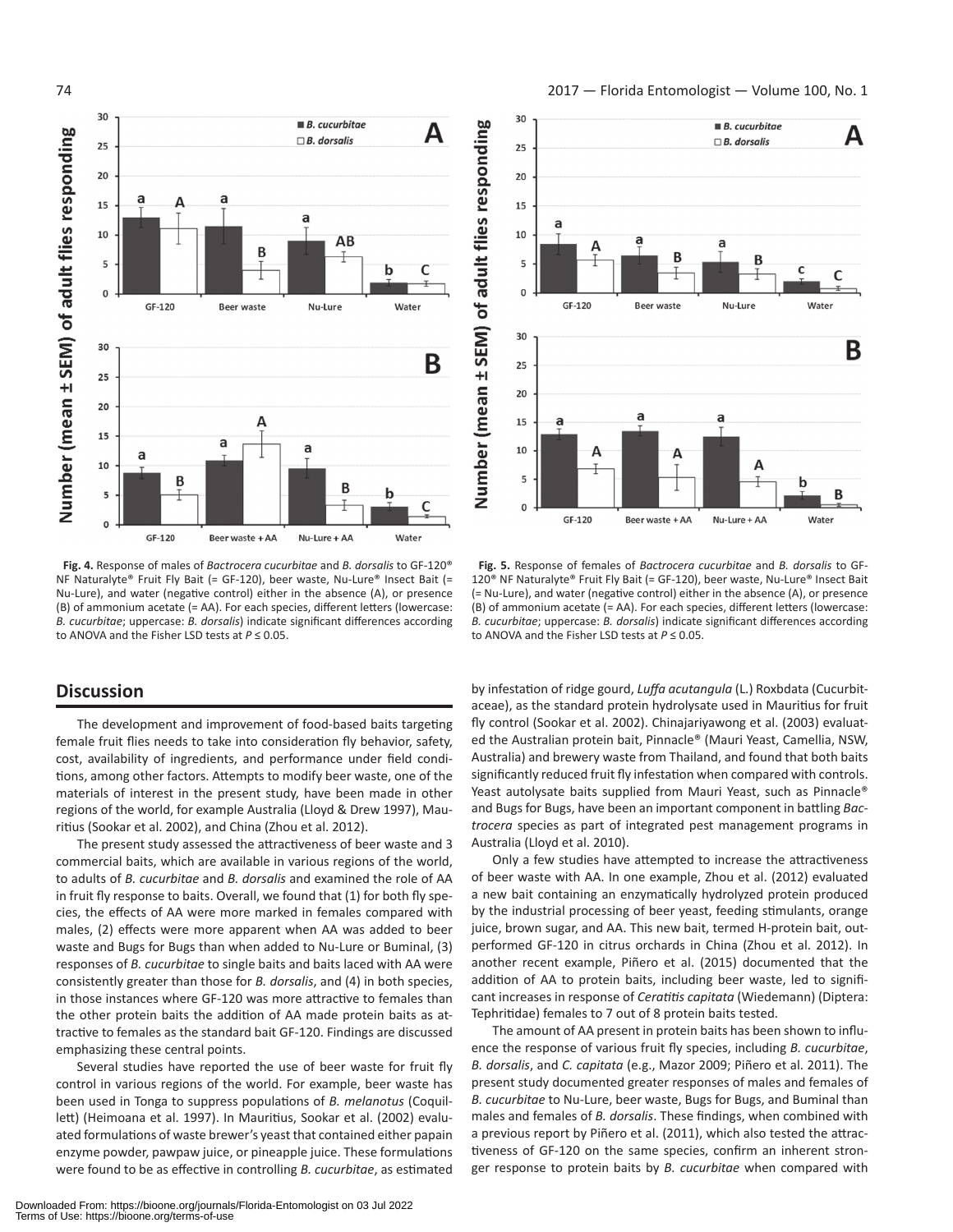#### Piñero et al.: *Bactrocera* attraction to food baits 75

*B. dorsalis.* The stronger overall response of *B. cucurbitae* females to food-based baits compared with *B. dorsalis*, and the stronger effects of AA added to baits is expected to result in more effective control of the former species.

Variations in the level and type of response between *B. cucurbitae* and *B. dorsalis* were documented here. Such variability was dependent upon the type of bait being evaluated. For example, there were several instances where baits lacking AA (e.g., beer waste and Nu-Lure for *B. cucurbitae*; Buminal for *B. dorsalis*) were as attractive as GF-120. This finding differs from the more consistent positive effects documented with *C. capitata* when AA was added to protein baits (Piñero et al. 2015). Such variations in response might reflect interspecific differences in nutritional requirements, variability associated with proteinaceous sources as they relate to processing, and effects of the flies' physiological status (Piñero et al. 2011). Variability associated with the use of protein baits for monitoring purposes has been reported (for a review, see Epsky et al. 2014). Our findings pertain to the particular beer waste that was used for this study and may not necessarily apply for a different source of beer waste. It would be interesting to evaluate the effect of AA added to various types of beer waste–based baits on the level of fruit fly attraction.

The end goal of this type of research is to develop low-cost technologies for farmers who are not able to monitor or manage fruit fly populations because commercially produced baits are too expensive or are unavailable. We postulate that the addition of AA to beer waste can result in (1) increased attractiveness of beer waste to various fruit fly species including *B. dorsalis*, *B. cucurbitae*, and *C. capitata* (Piñero et al. 2015), (2) reduced variability that may exist among beer waste sources, and (3) elimination of the time and effort required to modify beer waste to produce more effective materials. Importantly, AA is inexpensive, quite accessible and, if properly stored, can last for several years. As discussed by Sookar et al. (2002), if farmers are able to produce their own bait from locally available materials then the costs associated with fruit fly monitoring and suppression could be reduced, thereby enhancing the sustainability of fruit fly control activities in various regions of the world.

In conclusion, our findings indicate that *B. cucurbitae* shows an overall strong response to protein baits, and that for both *B. cucurbitae* and *B. dorsalis* the effects of AA were more marked in females than males. The addition of AA, but not AC, to beer waste and to the commercially available bait Bugs for Bugs improved bait attractiveness, in particular to females of *B. cucurbitae*, to a level comparable to the standard bait GF-120. These findings can potentially increase the effectiveness of protein baits for fruit fly monitoring and suppression.

### **Acknowledgments**

We express gratitude to Mike McKenney and Keith Shigetani (Daniel K. Inouye U.S. Pacific Basin Agricultural Research Center, USDA-ARS, Hilo, Hawaii) for rearing *B. cucurbitae* and *B. dorsalis* flies and to Benedikt Billig and Anthony Heinrich for providing samples of Buminal® and Bugs for Bugs® Fruit Fly Lure, respectively. We thank Russell Ijima for assisting in experimental setup and data collection and Marc Meisner and Kelly Asai (University of Hawaii Kona Experiment Station at Kainaliu) for logistic support. Funding for this research was provided by Bob Dowell and Kevin Hoffman of the California Department of Food and Agriculture. This article reports the results of research only. Mention of a proprietary product does not constitute an endorsement or a recommendation by the USDA for its use. USDA is an equal opportunity employer.

- Aluja M, Piñero JC. 2004. Testing human urine as a low-tech bait for *Anastrepha* spp. (Diptera: Tephritidae) in small guava, mango, sapodilla and grapefruit orchards. Florida Entomologist 87: 41–50.
- Chinajariyawong A, Kritsaneepaiboon S, Drew RAI. 2003. Efficacy of protein bait sprays in controlling fruit flies (Diptera: Tephritidae) infesting angled luffa and bitter gourd in Thailand. The Raffles Bulletin of Zoology 51: 7–15.
- Epsky ND, Hendrichs J, Katsoyannos BI, Vásquez LA, Ros JP, Zümreoglu A, Pereira R, Bakri A, Seewooruthun SI, Heath RR. 1999. Field evaluation of female-targeted trapping systems for *Ceratitis capitata* (Diptera: Tephritidae) in seven countries. Journal of Economic Entomology 92: 156–164.
- Epsky ND, Kendra PE, Schnell EQ. 2014. History and development of foodbased attractants, pp. 75–118 *In* Shelly T, Epsky ND, Jang EB, Reyes-Flores J, Vargas RI [eds.], Trapping and the Detection, Control, and Regulation of Tephritid Fruit Flies: Lures, Area-Wide Programs, and Trade Implications. Springer, Netherlands.
- Heath RR, Epsky ND, Dueben BD, Rizzo J, Jeronimo F. 1997. Adding methylsubstituted ammonia derivatives to a food-based synthetic attractant on capture of the Mediterranean and Mexican fruit flies (Diptera: Tephritidae). Journal of Economic Entomology 90: 1584–1589.
- Heimoana V, Nemeye P, Langi T, Allwood AJ. 1997. Assessment of protein bait sprays for the control of fruit flies in chilli and *Capsicum* crops in Tonga, pp.179–182 *In* Allwood AJ, Drew RAI [eds.], Management of Fruit Flies in the Pacific. ACIAR Proceedings No 76. Australian Centre for International Agricultural Research, Canberra, Australia.
- Lloyd A, Drew RAI. 1997. Modification and testing of brewery waste yeast as a protein source for fruit fly bait, pp. 192–198 *In* Allwood AJ, Drew RAI [eds.], Management of Fruit Flies in the Pacific. ACIAR Proceedings No 76. Australian Centre for International Agricultural Research, Canberra, Australia.
- Lloyd AC. Hamacek EL, Kopittke RA, Peek T, Wyatt, PM, Neale CJ, Eelkema M, Gu H. 2010. Area-wide management of fruit flies (Diptera: Tephritidae) in the Central Burnett district of Queensland, Australia. Crop Protection 29: 462–469.
- Mangan RL. 2014. History and development of food-based attractants, pp. 423–456 *In* Shelly T, Epsky ND, Jang EB, Reyes-Flores J, Vargas RI [eds.], Trapping and the Detection, Control, and Regulation of Tephritid Fruit Flies: Lures, Area-Wide Programs, and Trade Implications. Springer, Dordrecht, Netherlands.
- Mathias TRS, Alexandre VMF, Cammarota MC, de Mello PPM, Servulo EFC. 2015. Characterization and determination of brewer's solid wastes composition. Journal of the Institute of Brewing 121: 400–404.
- Mazor M. 2009. Competitiveness of fertilizers with proteinaceous baits applied in Mediterranean fruit fly, *Ceratitis capitata* Wied. (Diptera: Tephritidae) control. Crop Protection 28: 314–318.
- Moreno DS, Mangan RL. 2002. Bait matrix for novel toxicants for use in control of fruit flies (Diptera: Tephritidae), pp. 333–362 *In* Hallman G, Schwalbe CP [eds.], Invasive Arthropods in Agriculture: Problems and Solutions. Science Publishers, Enfield, New Hampshire.
- Papadopoulos NT. 2014. Fruit fly invasion: historical, biological, economic aspects and management, pp. 219–252 *In* Shelly T, Epsky ND, Jang EB, Reyes-Flores J, Vargas RI [eds.], Trapping and the Detection, Control, and Regulation of Tephritid Fruit Flies: Lures, Area-Wide Programs, and Trade Implications. Springer, Dordrecht, Netherlands.
- Piñero JC, Mau RFL, Vargas RI. 2009. Managing oriental fruit fly (Diptera: Tephritidae), using spinosad-based protein bait sprays in papaya orchards in Hawaii. Journal of Economic Entomology 102: 1123–1132.
- Piñero JC, Mau RFL, Vargas RI. 2011. A comparative assessment of the response of three fruit fly species (Diptera: Tephritidae) to a spinosad-based bait: Effect of ammonium acetate, female age, and protein hunger. Bulletin of Entomological Research 101: 373–381.
- Piñero JC, Souder SK, Smith TR, Fox AJ, Vargas RI. 2015. Ammonium acetate enhances the attractiveness of a variety of protein-based baits to female *Ceratitis capitata* (Diptera: Tephritidae). Journal of Economic Entomology 108: 694-700.
- Roessler Y. 1989. Insecticidal bait and cover sprays, pp. 329–335 *In* Robinson AS, Hooper G. [eds.], Fruit Flies: Their Biology, Natural Enemies and Control, *In* Helle W [ed.], World Crop Pests, Volume 3A. Elsevier Science Ltd., Amsterdam, Netherlands.
- Sookar P, Facknath S, Permalloo S, Seewoorothum SI. 2002. Evaluation of modified waste brewer's yeast as a protein source for the control of the melon fly, *Bactrocera cucurbitae* (Coquillet), pp. 295–299 *In* Proceedings of 6th International Fruit Fly Symposium. Stellenbosch, South Africa, 6–10 May 2002.